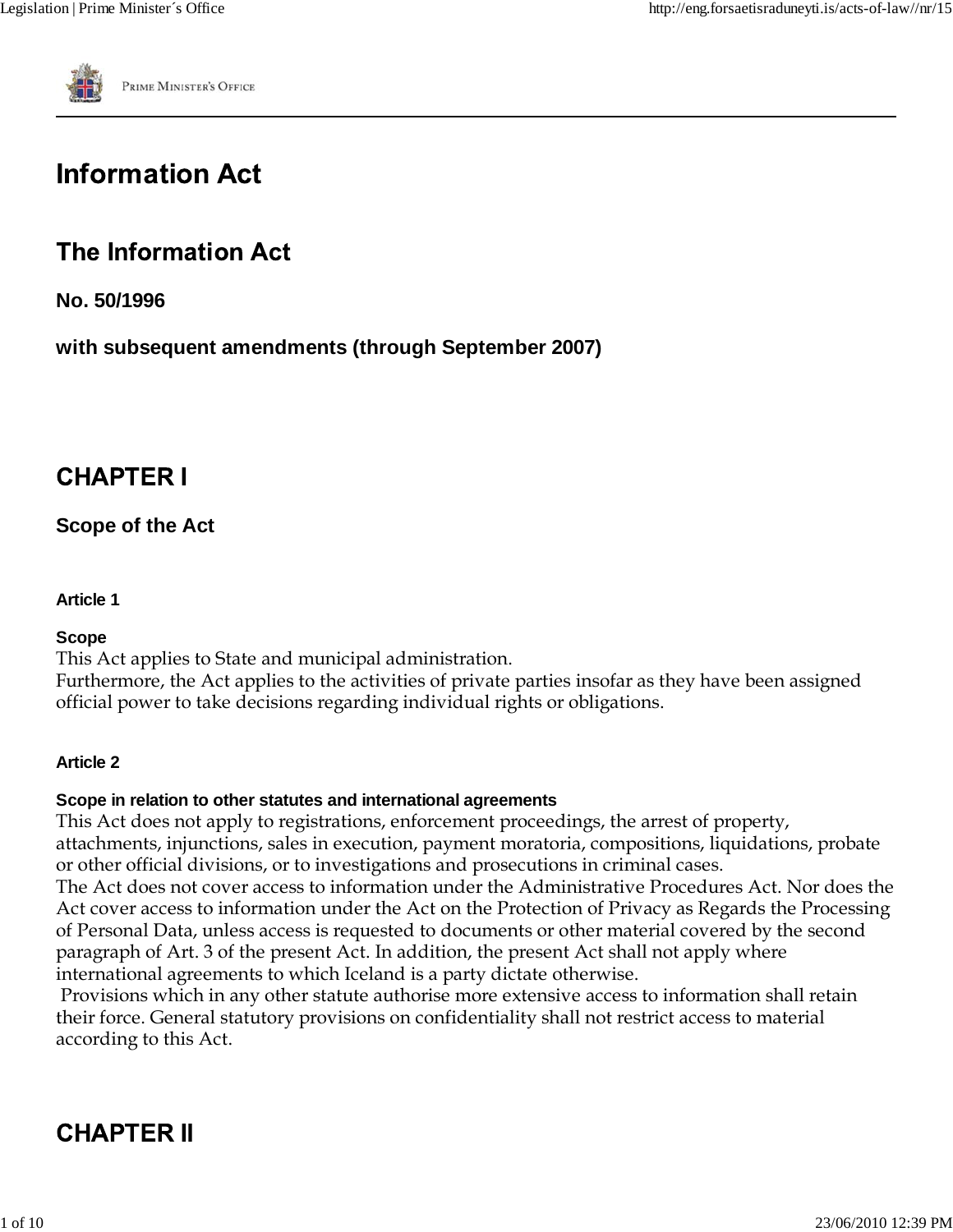# **Public access to information**

#### **Article 3**

#### **Right to information**

Upon request, governmental authorities are required to grant the public access to available material on specific matters, subject to the restrictions stated in Art. 4-6. Nonetheless, governmental authorities are not required to prepare new documents or other material, exceeding what can be inferred from Art. 7.

The right of access to material shall apply to:

- Any documents concerning the matter, including any copies of letters sent by a government 1. authority, providing it may be assumed that they have been delivered to the recipient
- Any other material concerning the matter, such as drawings, plans, maps, pictures, microfilms 2. and material saved on computers
- Diary entries concerning material relating to the matter, and lists of material on the matter 3. Governmental authorities shall be permitted to grant more extensive access to material than is prescribed in this Chapter, unless this is precluded by statutory provisions on secrecy obligations.

#### **Article 4**

#### **Material exempted from the right to information**

The public right of access to material shall not extend to:

- Minutes of State Council meetings and Cabinet meetings, memoranda at ministerial meetings, 1. or the documents prepared for such meetings
- Correspondence between governmental authorities and experts for use in legal proceedings or 2. in investigating whether or not to initiate such proceedings
- The working documents a government authority has written for its own use; nonetheless, access 3. shall be granted to working documents if they contain a final decision on the handling of a matter, or information not available from any other source
- Applications for employment by state or local authorities or material related to the applications; 4. nonetheless, information on the names, addresses and job titles of the applicants must be provided after the application deadline has expired.

#### **Article 5**

#### **Restrictions on the right to information, due to private interests**

It is prohibited to grant the public access to material concerning an individual's private or financial affairs that it is reasonable or appropriate to keep secret, unless the person concerned gives approval. The same restrictions apply on access to material which concerns important financial or commercial interests of businesses or other legal entities.

#### **Article 6**

#### **Restrictions on the right to information, due to public interests**

It is permissible to restrict public access to material if this is necessitated by important public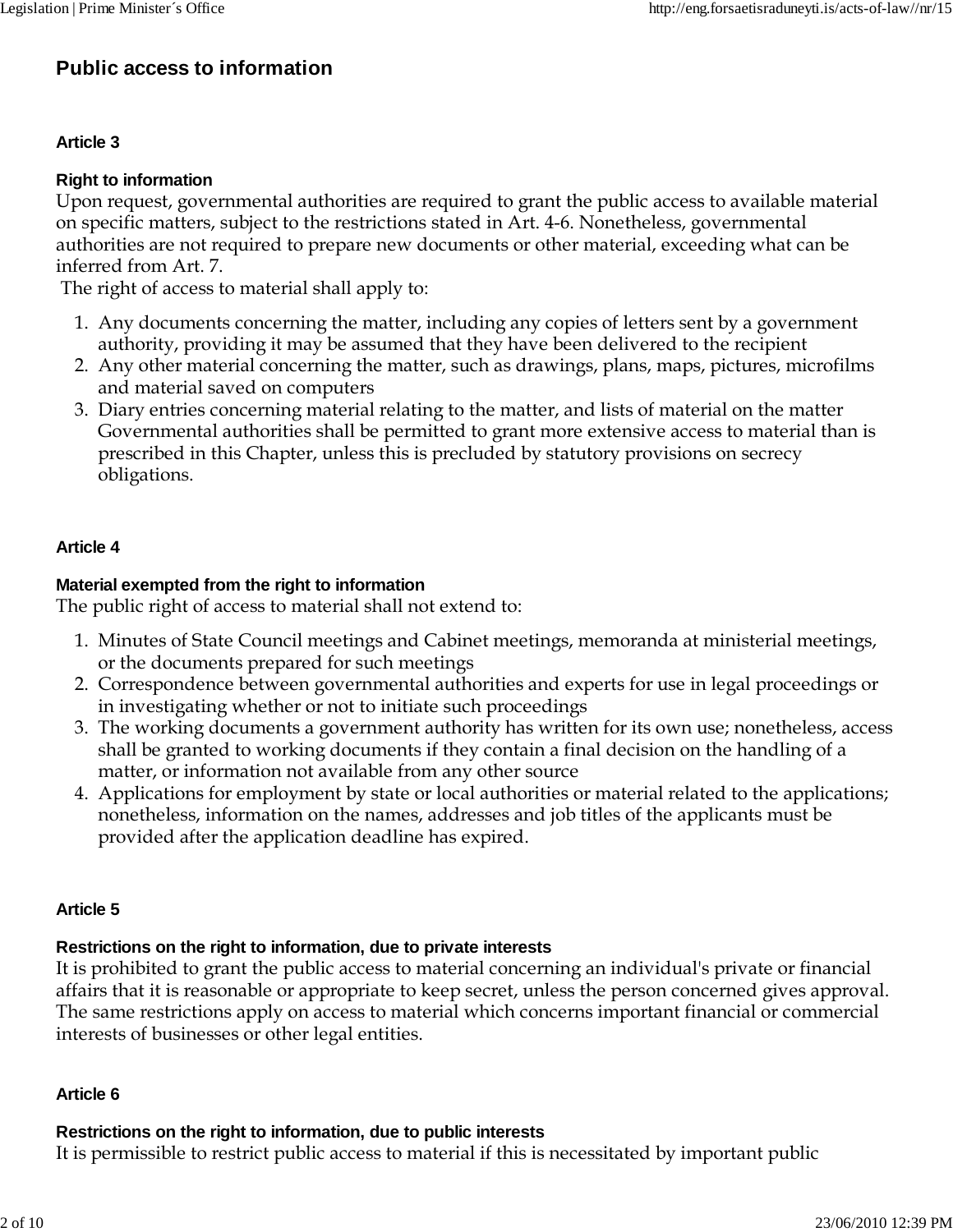interests, due to the material containing information on:

- 1. State security or defence issues
- 2. Relations with other States or international organisations
- The business of state-owned or municipally owned institutions or companies insofar as they are 3. in competition with other bodies
- Planned measures or examinations under auspices of the State or of local authorities, if they 4. would be rendered insignificant or not achieve their intended results by becoming known to the public
- Environmental matters such as the location of rare species of organisms, minerals, fossils and 5. rock formations, given that the revelation of these matters might have a serious effect on the protection of environmental aspects relating to the information.

### **Article 7**

#### **Access to parts of documents**

If the provisions of Art. 4-6 apply to only part of a document, the public shall be granted access to other contents of the document. The same principle applies to other types of material.

#### **Article 8**

#### **Unrestricted right to information when a specific period has elapsed**

Access shall be granted to the material covered by item 4 of Art. 6 as soon as the measures or examinations are entirely finished, unless the provisions of Art. 5 or of items 1–3 of Art. 6 apply. Access shall be granted to the information covered by item 5 of Art. 6 when there is no longer any reason to expect that communication of the information might have a serious effect on the environment.

Access shall be granted to other material covered by Art. 4-6 when thirty years have elapsed since the creation of the material, excluding information concerning an individual's private affairs; to which access shall not be granted until eighty years have elapsed since its creation.

# CHAPTER III

# **A party's access to informaton about itself**

#### **Article 9**

#### **A party's right to information**

Governmental authorities shall be obliged, upon request, to grant a particular party access to documents and other material concerning a specified matter if those documents or material contain information about that party.

Nonetheless, the provisions of the first paragraph do not apply to the following:

- 1. Material listed in Art. 4
- Material containing information on matters of great public interest which ought to remain secret 2. according to Art. 6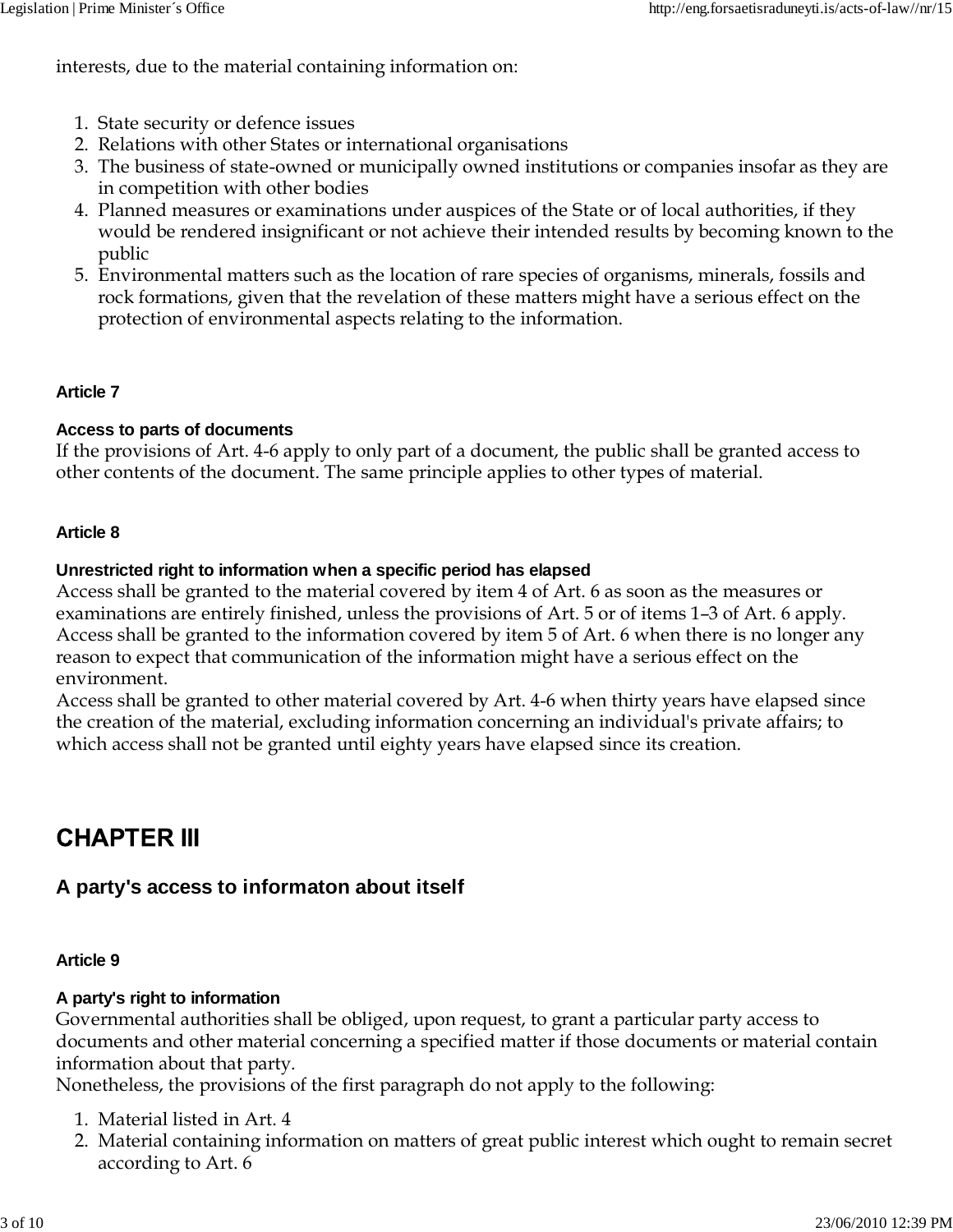If the material also contain information about the private affairs of other individuals, it is permissible to restrict a party's access to them, providing that the interests which call for keeping the information secret are more important than those of the party requesting access to the material. A patient's access to data in medical records shall be subject to provisions of the Health Records Act.

As applicable, the provisions of Art. 3, 7 and 8 cover a party's access to material.

# **CHAPTER IV**

# **Procedure**

#### **Article 10**

### **Requests for access to information**

Anyone requesting access to material shall specify the particular material which they wish to study. On the other hand, they may request to study all of the material on a certain matter without specifying any particular material concerning it.

A government authority may stipulate that a request for access to material be made in writing, as well as being submitted on a form provided by the authority.

When access is requested to material concerning an issue in which a decision is to be taken or has been taken on individual rights or obligations, the request shall be directed to the government authority which has taken or is due to take a decision on the issue. In other instances, the request shall be directed to the authority safekeeping the material.

#### **Article 11**

## **Speed and procedure**

Governmental authorities shall determine as soon as possible whether or not to comply with a request for accessing material. Should a request not have been handled within seven days of when it was received, the reasons for this delay and the expected time of decision must be clarified for the requester.

 When access is granted to material that a third person has a legally protected right to, pursuant to the Copyright Act, information shall be provided on the name of the rights holder, if such information is available.

In other respects, procedure shall be subject to the Administrative Procedures Act.

## **Article 12**

## **Copies or photocopies of documents**

A government authority shall determine whether material to which it is permissible to grant access should be shown or provided as copies or photocopies.

However, a public authority is obligated upon request, insofar as possible, to provide copies or photocopies of material in the form or format and in the language in which it is kept, unless it is already accessible to the public in electronic form. When documents are kept solely in electronic form, the requester can demand to receive them in printed form, unless the third paragraph applies. When the number of documents is great, the government authority may decide to assign their photocopying to other parties. The same applies when the government authority does not have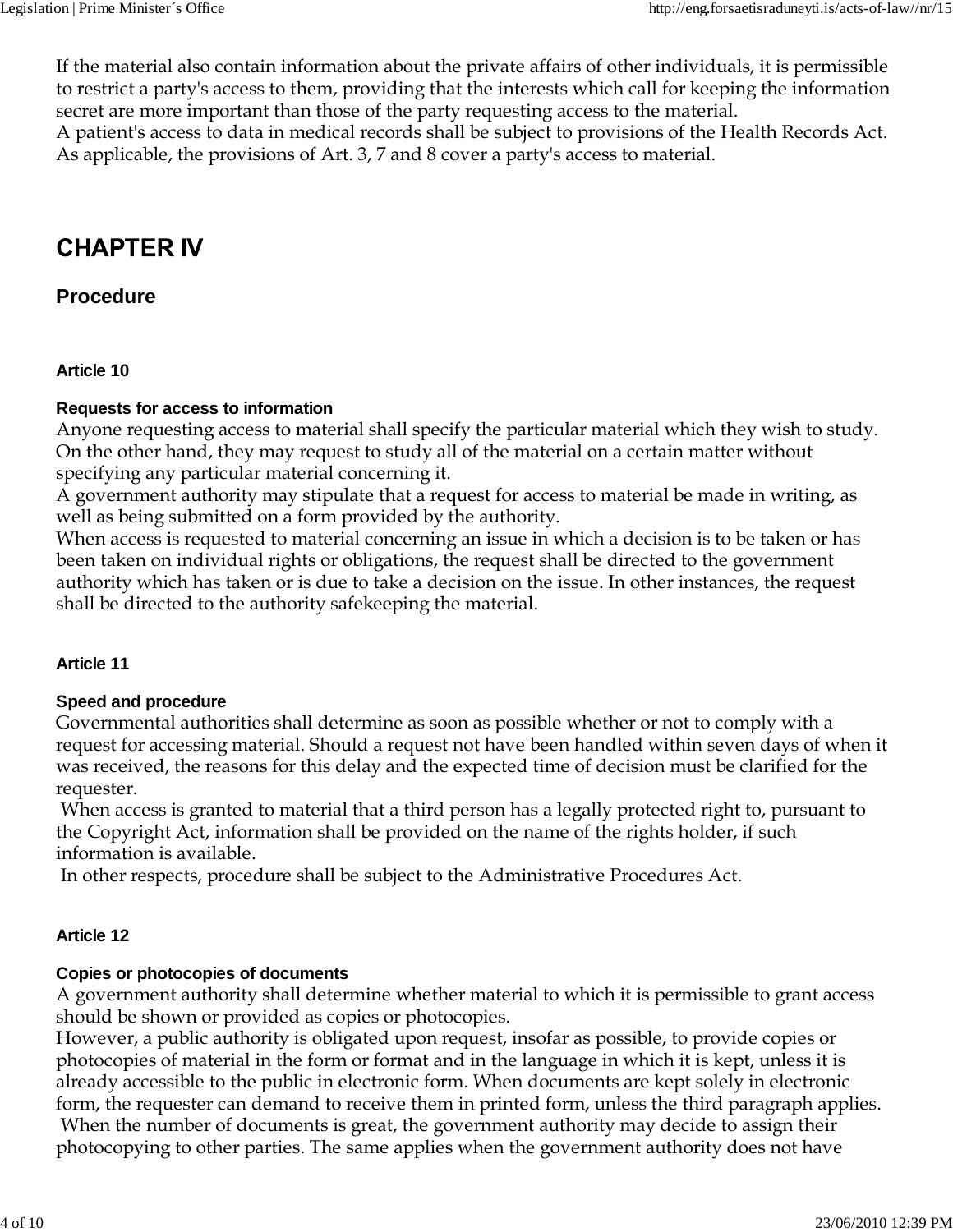facilities for photocopying documents. In such cases, the requester shall pay the cost entailed in photocopying the documents. The same applies, where relevant, to copies of material other than documents.

By means of a list of fees, the Prime Minister shall decide what is to be paid for copies and photocopies of material provided pursuant to this Act. It is permissible to allow for all of the costs entailed.

### **Article 13**

#### **Notification of rulings**

Decisions by a government authority to refuse requests for access to material or for copies or photocopies of them must be presented in writing when the request was made in writing.

# **CHAPTER V**

# **Information Committee**

#### **Article 14**

#### **Right of appeal**

Should a government authority refuse to grant access to material according to this Act, the matter may be referred to an Information Committee, which shall rule on the dispute. The same applies if a government authority refuses to furnish photocopies of documents or copies of other material. This Committee shall operate independently, and its rulings may not be referred pursuant to this Act to any other governmental authorities.

#### **Article 15**

#### **The Information Committee**

The Prime Minister shall appoint an Information Committee of three persons to serve terms of four years, and shall appoint an equal number of substitutes. Two Committee members, along with their substitutes, shall meet the employment qualifications for District Court judges. One of these two shall be the Committee chair and the other the vice-chair. No member of the Committee may be permanently employed by the Government Offices of Iceland.

The Committee is authorised to call on experts for advice and assistance if it finds this necessary. The Committee is bound to secrecy on whatever appears in material passed to the Committee. The same applies to whoever the Committee calls on for assistance.

#### **Article 16**

#### **Procedure**

Matters falling under the first paragraph of Art. 14 shall be referred in writing to the Information Committee no later than 30 days after the announcement of a decision to the party requesting access to the material.

Before finally resolving a matter, the Committee may grant the government authority concerned a brief period in which to present a substantiated opinion on the issue. Governmental authorities are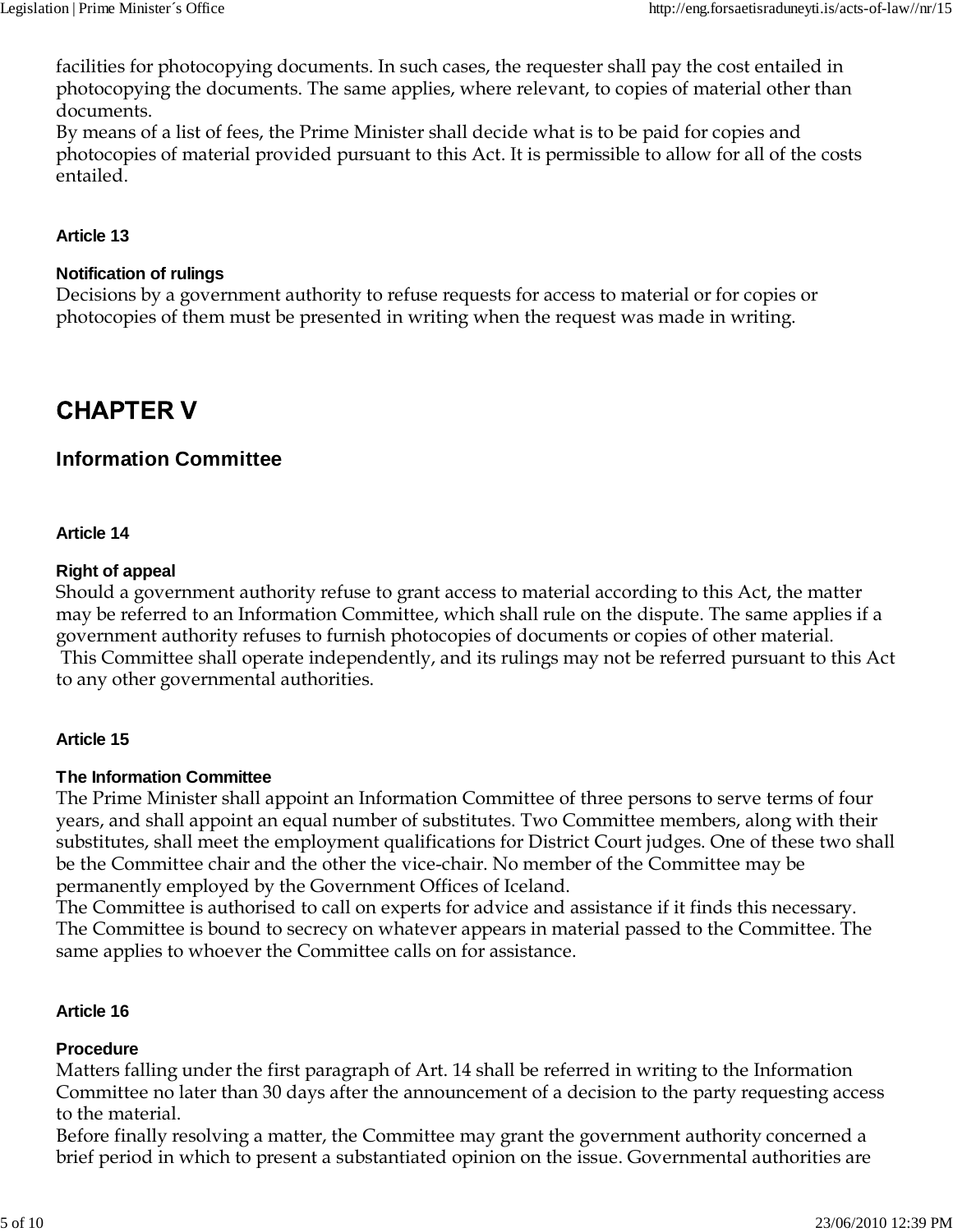obliged to present the Committee with copies of the material to which an appeal relates. Should the members of the Committee not agree, the majority shall determine the outcome. In the event of a tie, the chair has the casting vote.

In other respects, procedures observed by the Information Committee shall comply with Chapter VII of the Administrative Procedures Act.

#### **Article 17**

#### **Notification and enforceability of rulings**

The Information Committee shall present its decision as quickly as possible to the government authority involved and to the party that requested access to the material.

 If the Committee has approved the request for accessing the material, the government authority shall grant access to it as soon as the ruling has been announced, unless a deferring of its legal effect has been demanded, pursuant to Art. 18.

Rulings under this Act which regard access to material or copies of material are enforceable, unless their legal effect has been deferred.

#### **Article 18**

#### **Deferment of the legal effect of a ruling**

Upon the demand of a government authority, the Information Committee may decide to defer the legal effect of its ruling, if it feels there is special reason for doing so. A demand to this effect shall be presented no later than three days after the ruling was announced.

 Deferment of the legal effect of a ruling shall be subject to the condition that the authority refer the matter to the courts within seven days of when the decision to defer the legal effect of the ruling was announced and request that it receive priority treatment. Should the request for priority treatment be denied, proceedings must be initiated within seven days of the time that such denial occurred.

#### **Article 19**

#### **Publication of rulings**

The Information Committee shall publish its rulings, or summaries thereof, each year.

# **CHAPTER VI**

## **Access to material in the National Archives of Iceland and other public archives**

#### **Article 20**

# **Access to material after it has been submitted to archives**

When material covered by this Act has been submitted to the National Archives of Iceland or another public archive, the archive concerned shall decide whether the material that was requested should be shown, or, where the following is an option, whether to provide photocopies of the documents and copies of the other types of material.

 If the right of access to material is in doubt, the archive may, before taking a decision, obtain the substantiated opinion of the government authority that presented the material to the archive.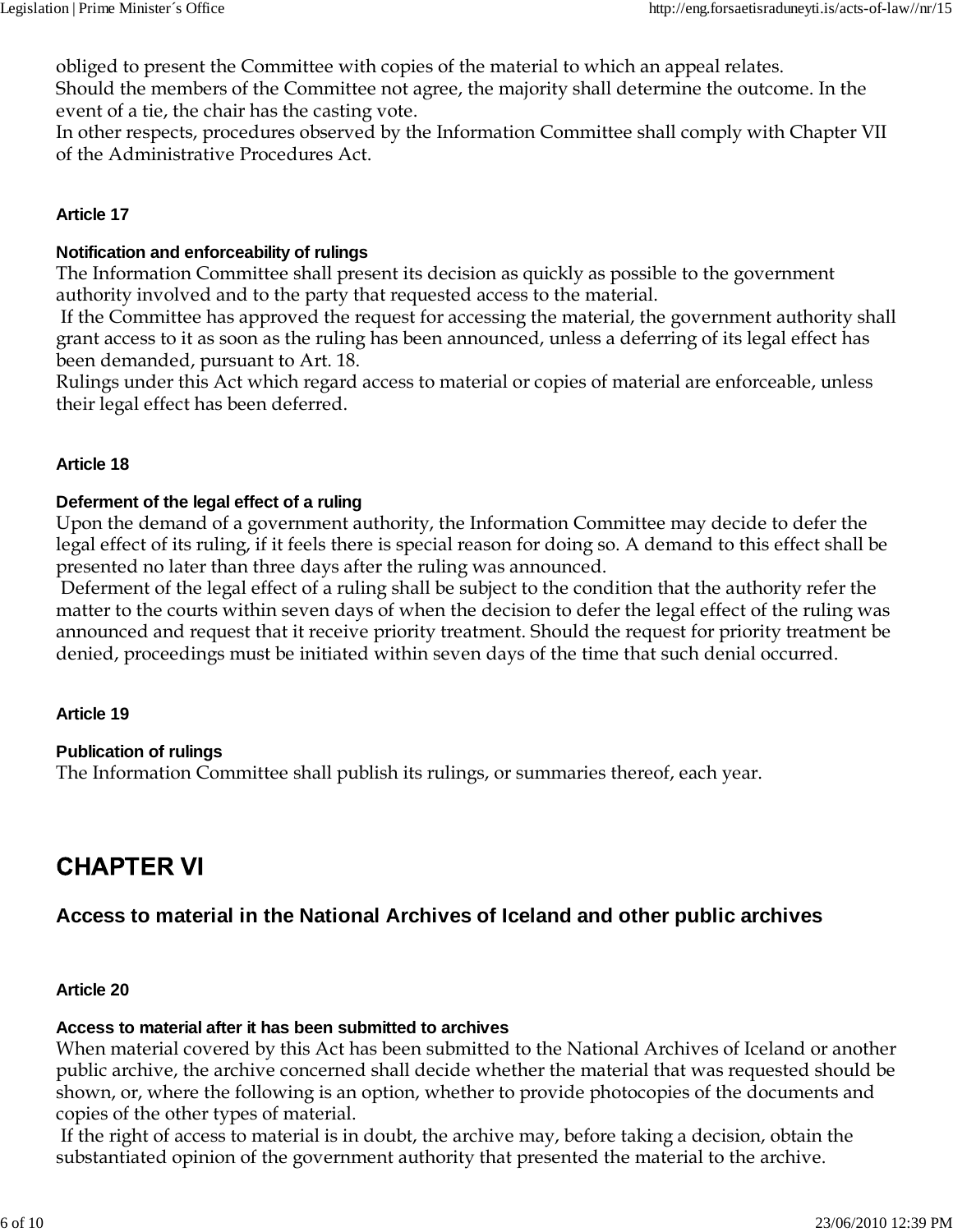#### **Article 21**

#### **Right of appeal**

Appeals of refusals under Art. 20 to grant access to material or to provide photocopies of documents or copies of material may be referred to the Information Committee, pursuant to Art. 14.

# **CHAPTER VII**

**Records of cases, etc.**

#### **Article 22**

#### **Records of cases**

Governmental authorities shall be obliged to record the cases they handle in a systematic manner and to preserve case material so that it remains accessible.

The Prime Minister is authorised, upon receiving the opinion of the director of the National Archives, to issue regulations that specify how documents are to be managed in Government administration, including what type of computer software shall be used.

#### **Article 23**

## **Recording information on the circumstances of a case**

When processing cases in which decisions are to be taken concerning individual rights and obligations under the second paragraph of Art. 1 of the Administrative Procedures Act, a government authority must record information it receives orally on the circumstances of the case if the information has substantial importance for resolving the matter and is not found in other case records.

# **CHAPTER VIII**

# **On the reuse of public information**

#### **Article 24**

#### **Purpose and scope**

The purpose of this Chapter is to increase the reuse of public information to benefit society as a whole. A further purpose is to incorporate harmonised criteria on the reuse of public information into national law; cf. Decision No. 105/2005 of the EEA Joint Committee to incorporate into Annex IX of the EEA Agreement Directive 2003/98/EC of the European Parliament and of the Council, of 17 November 2003, on the Reuse of Public Sector Information.

The reuse of public information refers to a private person or entity using such information for a different purpose than originally intended when the information was gathered on behalf of the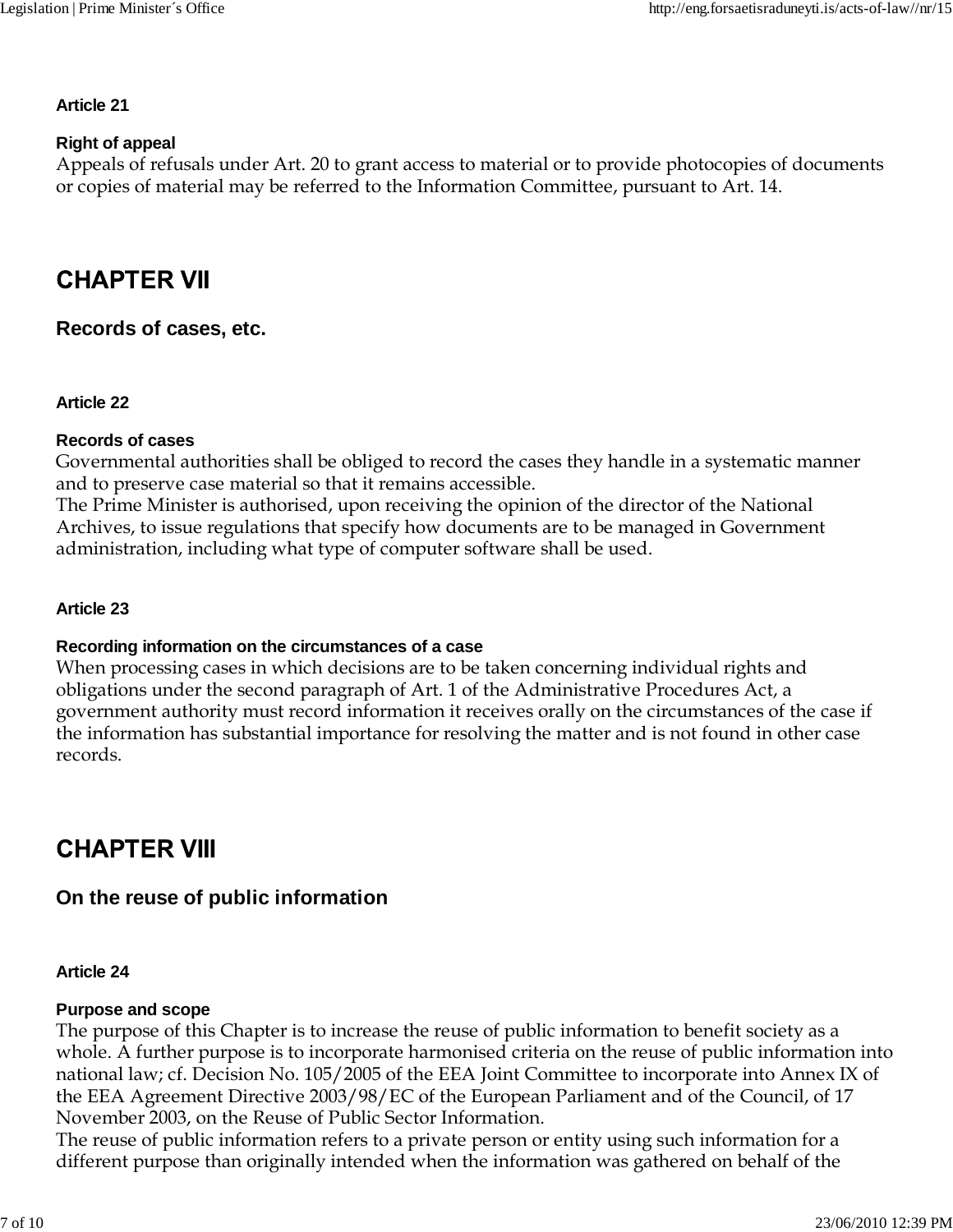government authority. The exchange of information between governmental authorities to serve in their activities is not considered reuse of information in this sense.

The provisions of this Chapter apply exclusively to the reuse of existing information which the public has a right to access and which is kept by governmental authorities, based on Art. 3 of this Act or other provisions of acts that grant the public such a right.

The provisions of this Chapter do not apply to the following:

- 1. Information gathered by public authorities for commercial purposes
- Material, files and information from database records to which a third person has a legally 2. protected right according to the Copyright Act. However, the provisions of this Chapter do apply if the State, municipalities or institutions of either of these, as signified by the first sentence of the first paragraph of Art. 25, hold the exclusive right to such information, provided that the government authority representing the right does not come under the third paragraph of Art. 25.

## **Article 25**

## **Definition of the public sector bodies coming under the provisions of this Chapter**

The provisions of this Chapter cover the State, municipalities, the institutions of either of these, and other public sector bodies, cf. the second paragraph. This Act also covers associations which may be formed by these bodies, either singly or together.

 A body is considered a public sector body if it is capable of bearing rights and obligations by law and was specially established in order to serve the public interest, provided that this body has no operations which can be equated with the operations of private sector bodies, for instance in the field of trade or industry. Furthermore, one of the following points must apply to this body:

 a. Its operations are financed for the most part by the State or municipalities, their institutions or other public sector bodies. The body shall be considered to be financed for the most part by the State or municipalities, their institutions or other public sector bodies if public funding accounts for over 50% of operating costs. A body's income shall not be considered public funding if it is based on a reciprocal business agreement with a public sector body.

 b. It is under the administration of the State or municipalities, their institutions or other public sector bodies.

 c. It is under a special board appointed for the most part by the State or municipalities, their institutions or other public sector bodies.

 In spite of the provisions of the first and second paragraphs, the provisions of this Chapter do not apply to the following:

a. The Icelandic National Broadcasting Service

- b. Schools at any level, libraries, archives or research institutions
- c. Cultural establishments

Notwithstanding the provision of the third paragraph, the Minister concerned may prescribe by means of a regulation that the activities of a government authority which pertains to that Minister and is covered by that provision be nonetheless subject to the provisions of this Chapter, in part or in whole.

## **Article 26**

## **General conditions for the reuse of public information**

 It is permissible to reuse public information that according to law shall be accessible to the public, provided that the following requirements are always fulfilled:

a. Reuse of the information must not violate the law, inter alia provisions of the General Penal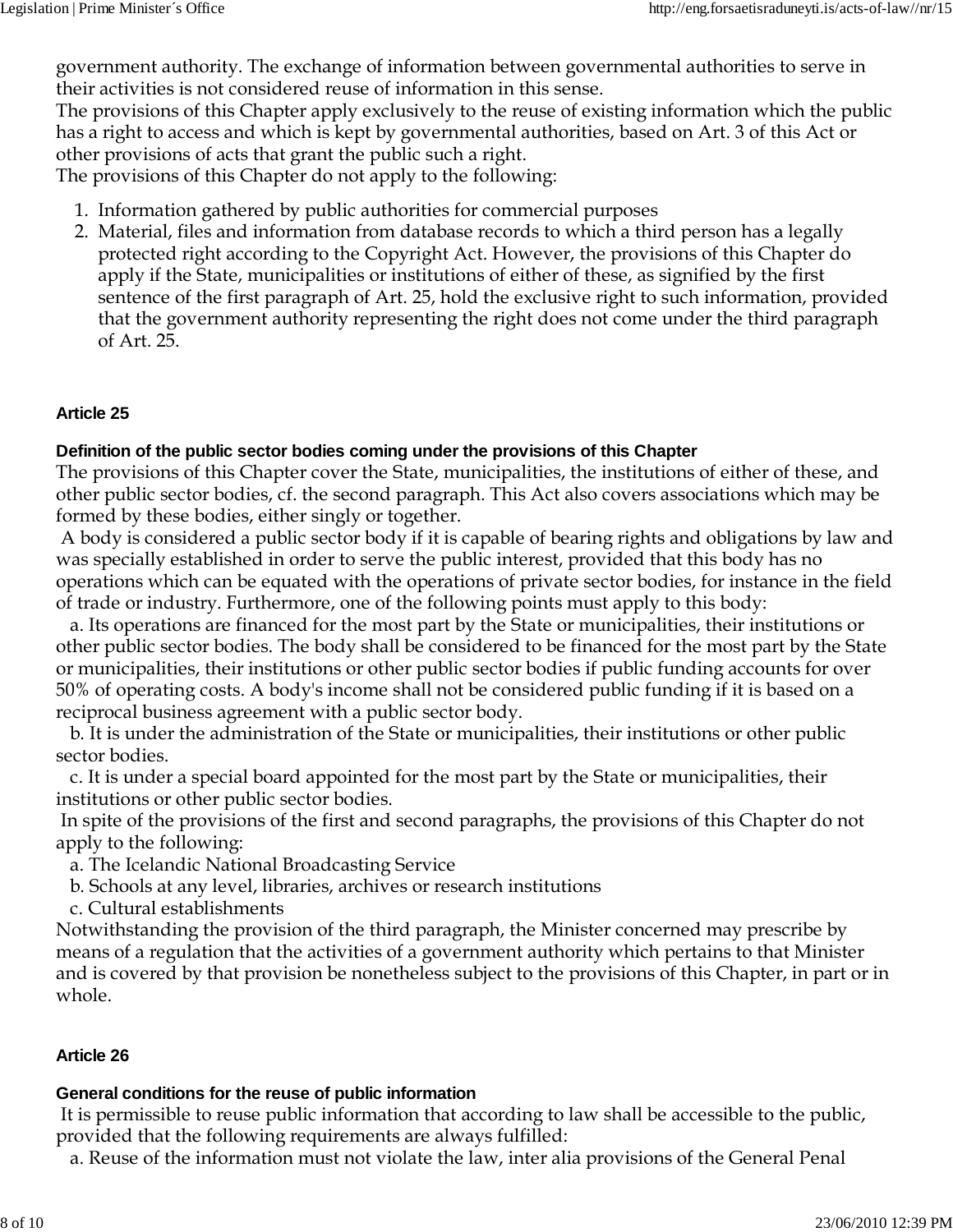Code, Copyright Act and Act on the Protection of Privacy as Regards the Processing of Personal Data, or the rights of a third person

b. The source of the information shall be mentioned

 c. When information is made accessible to others, it must be clearly stated who bears responsibility for processing it

### **Article 27**

## **Reusing information from public files**

When access is granted to information from public files pursuant to the third paragraph of Art. 3 or the provisions of special acts, the government authority shall be authorised to stipulate that reusing the information will be subject to licence and will have to fulfil specific requirements, such as the quality or updating of data. Consistency and equality shall be ensured when formulating such requirements, which must not excessively restrict competition or the possibilities for reusing the information.

On its website, a government authority shall display a list of the files containing information kept by the authority that it is permissible to reuse, in addition to the requirements controlling such reuse. An application for permission to reuse information from a public file shall be directed to the government authority which according to law holds responsibility for entering and processing the information in the file concerned.

 A public authority shall finish as quickly as possible its handling of applications for permission to reuse information from public files. If a request has not been handled within 20 days of when the application was received, the reasons for the delay and the time when the decision is to be expected must be made clear.

Should a government authority refuse to grant permission for reusing information on the grounds of item 2 of the fourth paragraph of Art. 24, the name of the rights holder or her/his agent must be specified.

It is permissible to charge for providing access to information from public files, pursuant to the third and fourth paragraphs of Art. 12. The public authority concerned shall establish a schedule of fees, to be confirmed by the Minister. The schedule of fees shall be advertised in Section B of the Law and Ministerial Gazette, as well as being accessible on the government authority's website.

No more must be paid for reusing information that comes under the provisions of this Chapter and is subject to a copyright of the State or of municipalities than what is indicated in the sixth paragraph, unless specifically dictated by law.

When a government authority makes information accessible to the public on the Internet, based on an agreement with a third person who has a legally protected right to it according to the Copyright Act, the name of the rights holder must be specified.

## **Article 28**

# **Prohibition of agreements on exclusive rights**

No government authority may make agreements on any exclusive right to reuse public information that is subject to the provisions of this Chapter, cf. however the second paragraph.

When it may be presumed that public information will not be reused in the service of public interests unless doing so is based on an exclusive right, making such an agreement is authorised, provided the reasons for doing so are stated. The reasons for exclusive arrangements must be reviewed regularly, or at least every three years.